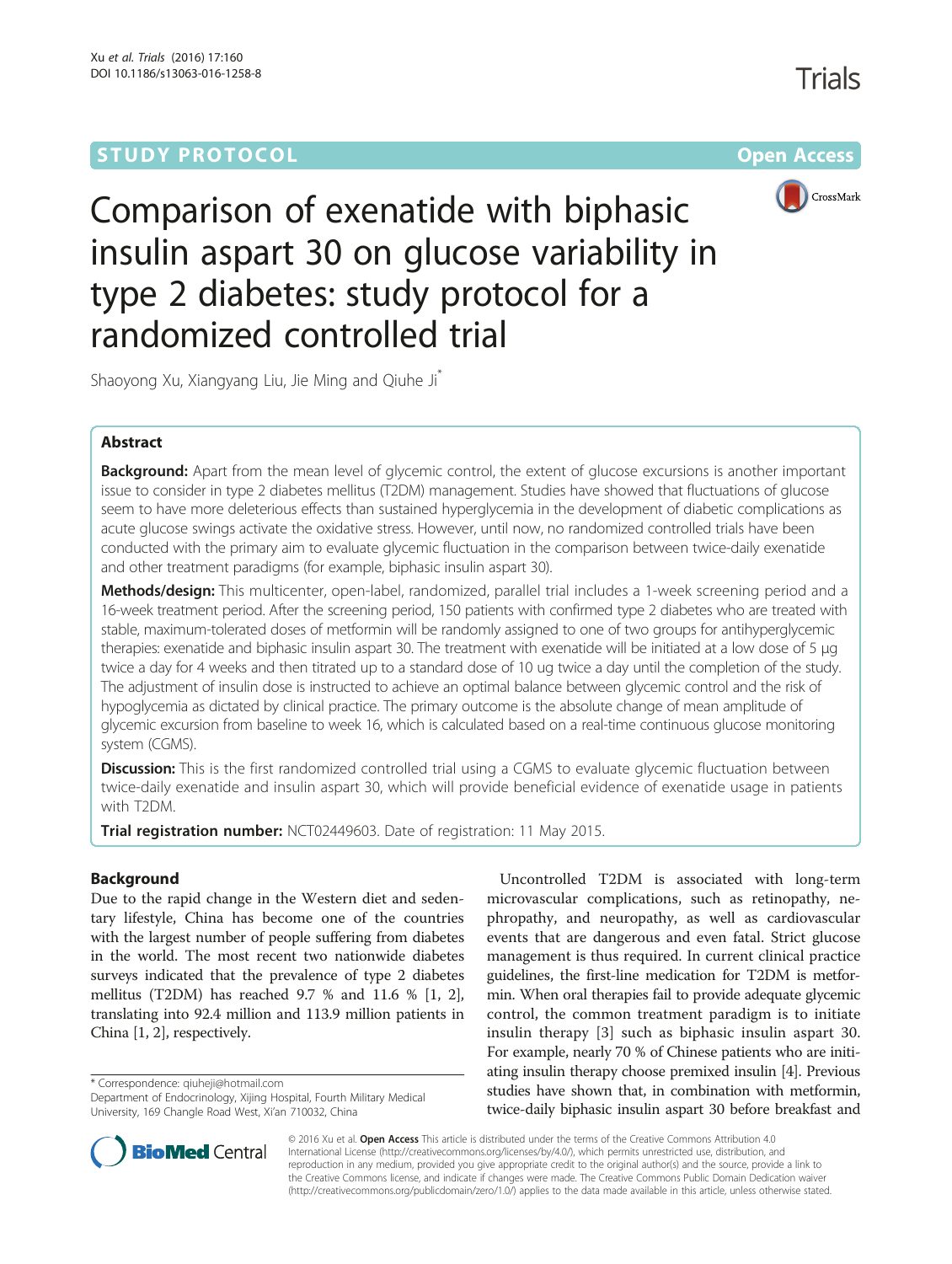dinner improves glycemic control more than metformin plus glyburide or biphasic insulin aspart 30 alone [[5](#page-7-0)].

An emerging treatment option for patients failing to respond to oral antidiabetic drugs is glucagon-like peptide-1 receptor agonist (GLP-1RA) [[3](#page-6-0)]. Exenatide is an incretin mimetic that shares several glucoregulatory actions with the incretin glucagon-like peptide-1, including the enhancement of glucose-dependent insulin secretion, the suppression of inappropriately elevated postprandial glucagon secretion, the reduction of food intake, and the slowing of gastric emptying [\[6](#page-7-0), [7\]](#page-7-0). Placebo-controlled studies have shown that exenatide-treated T2DM patients that are suboptimally controlled with oral glucose-lowering agents can exhibit improved glycemic control, together with the additional benefit of sustained weight reduction [[8](#page-7-0)–[12\]](#page-7-0).

Apart from the mean level of glycemic control, the extent of glucose excursions is another important issue in T2DM management. Some studies have shown that glucose fluctuations seem to have more deleterious effects than sustained hyperglycemia in the development of diabetic complications as acute glucose swings activate oxidative stress [[13, 14](#page-7-0)]. Recent studies have indicated that glycemic variability might play a role in the pathogenesis of atherosclerosis and may be an independent risk factor for cardiovascular complications in diabetic patients [[15](#page-7-0)]. Previous studies have also suggested that exenatide may provide a better improvement of glucose variability with similar glycemic control than insulin aspart 30 [\[16](#page-7-0)]. However, until now, no randomized controlled trial has been conducted with the primary aim to evaluate glycemic fluctuation in the comparison between twice-daily exenatide and other treatment paradigms (for example, biphasic insulin aspart 30).

This randomized controlled study aimed to demonstrate whether exenatide, compared to biphasic insulin aspart 30, could provide a superior improvement of glycemic excursion (assessed by continuing glucose monitor system (CGMS)) and a better improvement of inflammatory and oxidative stress markers after a 16-week treatment in Chinese T2DM patients who failed to improve on metformin monotherapy.

#### Methods/design

This multicenter, open-label, randomized, parallel trial, which includes a 1-week screening period and a 16-week treatment period, is planned to start in June 2015 and complete in September 2016.

#### Location and setting

Eight study sites will be involved in the multicenter study, including Xijing Hospital, Fourth Military Medical University (Xi'an, China), the First Affiliated Hospital of Xi'an Jiaotong University (Xi'an, China), the Second Affiliated Hospital of Xi'an Jiaotong University (Xi'an, China), Shaanxi Provincial People's Hospital (Xi'an, China), Chang An Hospital (Xi'an, China), Xi'an Gaoxin Hospital (Xi'an, China), Xi'an Central Hospital (Xi'an, China) and Shaanxi Aerospace Hospital (Xi'an, China).

#### Study population and eligibility criteria

A total of 150 subjects will be enrolled. Subjects should fulfil the following criteria:

- 1. Provide informed consent prior to any study specific procedures.
- 2. Men and women (nonpregnant and using a medically approved birth-control method) between 18 and 70 years of age at screening.
- 3. Confirmed type 2 diabetes with history of at least half a year.
- 4. Treatment with stable, maximum-tolerated doses of metformin (≥1500 mg/d, ≥ 3 months).
- 5. HbA1c ≥ 7.5 % and ≤ 10.0 % at screening or within 4 weeks prior to screening (by local laboratory).
- 6. Body mass index: 21 to 35 kg/m<sup>2</sup>.

Subjects should not enter the study if any of the exclusion criteria in Appendix 1 are fulfilled.

#### Interventions

The trial will include a 1-week screening period of stable doses of metformin (1500 mg) and a 16-week treatment period. Patient will take the first dose after randomization on Day 1. The investigational products of exenatide and biphasic insulin aspart 30 will be administered through subcutaneous injection. The background product of metformin will be taken orally at 500 mg three time daily until the completion of the study.

Exenatide (AstraZeneca) should be initiated, 60 minutes before breakfast and before dinner, at a low dose of 5 ug twice a day for 4 weeks and then titrated up to a standard dose of 10 ug twice a day until the completion of the study.

Biphasic insulin aspart 30 (Novo Nordisk) will be started at a dose of 0.2 to 0.4 IU/kg, or 10 to 12 IU/d, assigned to before breakfast or before dinner in a 1:1 ratio. The adjustment of the insulin dose will be instructed to achieve an optimal balance between glycemic control and the risk of hypoglycemia as dictated by clinical practice. It will be titrated to glucose targets of fasting plasma glucose (FPG) and predinner plasma glucose < 7 mmol/L. Insulin dose titration will be based on the average self-monitored blood glucose (SMBG) results for 3 days preceding visits, unless hypoglycemia occurs. If hypoglycemia occurs, titration will be temporarily postponed, and the reasons of hypoglycemia will be evaluated. Subjects could not increase the total daily dose by more than 10 U at any time. After visit 2 (week 0), insulin doses will be titrated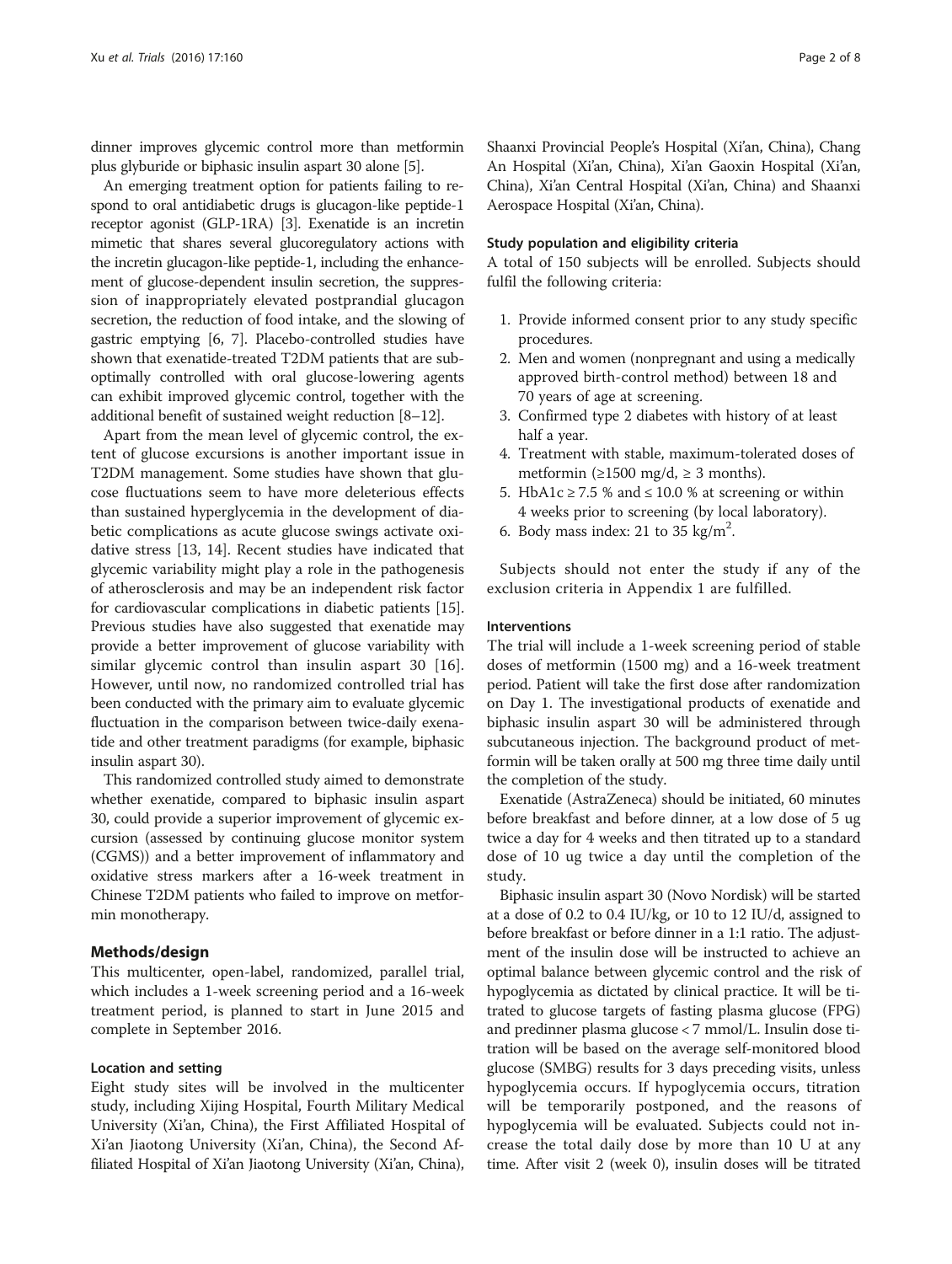weekly for the first 12 weeks, then every 2 weeks thereafter according to the titration algorithm (Table 1).

#### **Outcomes**

The primary and secondary outcomes are shown in Table [2.](#page-3-0)

#### Participant timeline

The time schedule for the enrollment, interventions, assessments, and visits for participants are shown in Table [3](#page-4-0).

#### Sample size estimate

This study is a pilot study, which is planning to recruit 150 patients. This sample size is a justification from statistical considerations as follows:

The hypothesis on the primary endpoint is to test the mean amplitude of glycemic excursion (MAGE) in exenatide group superior to aspart 30 group. According to the literature review and previous studies, the standard deviation (SD) of change of MAGE is conservatively estimated as 3.0 mmol/L (in a pilot study of exenatide, the SD of MAGE is 2.7 to 3.1 mmol/L) [\[17](#page-7-0)]. With a two-sided 0.05 alpha level and a 15 % dropout rate, 150 patients with a 1:1 allocation rate (75 patients per group) will offer at least 85 % power to test a minimum 1.6 mmol/L difference on the change of MAGE between the exenatide and aspart 30 groups.

#### Assignment of interventions

Patients will be randomized 1:1 to treatment groups via a central randomization system (interactive voice/web response system (IVRS/IWRS)), and the drug will be dispensed accordingly. The study population will be stratified at randomization based on MAGE (<5.6 mmol/l and  $\ge$ 5.6 mmol/l) and the severity of the disease (HbA1c < 9.0 % and ≥ 9.0 %).

Because the study drug (Exenatide) has an obviously different appearance from, and is used differently from, the biphasic insulin aspart 30, a definite blindness is hard and worthless for investigators and patients. Therefore, an

| <b>Table 1</b> Prebreakfast and predinner insulin titration regimens |  |  |  |  |  |
|----------------------------------------------------------------------|--|--|--|--|--|
|----------------------------------------------------------------------|--|--|--|--|--|

| Fasting and/or predinner SMBG PG value (mmol/L) | Adjustment    |  |  |  |
|-------------------------------------------------|---------------|--|--|--|
| < 5.0                                           | -2 U          |  |  |  |
| 5.0 to 7.0                                      | No adjustment |  |  |  |
| 7.1 to 7.7                                      | $+2U$         |  |  |  |
| 7.8 to 10                                       | $+4$ U        |  |  |  |
| >10                                             | $+6$ U        |  |  |  |

BG, blood glucose; SMGB, self-monitored blood glucose

Glycemic targets for titration: Prebreakfast and predinner PG: 5.0 to 7.0 mmol/L. Prebreakfast dose of biphasic insulin aspart 30 is titrated based on the three mean predinner PG values for the 3 days prior to the visit. Predinner dose of biphasic insulin aspart 30 is titrated based on the three mean fasting PG values for the 3 days prior to the visit. The predinner biphasic insulin aspart 30 titration is not increased if the preceding day's bedtime SMGB value is 5.6 mmol/L

open-label study is being conducted. Bias at randomization is reduced by the use of a central randomization system. Moreover, key efficacy parameters (MAGE, HbA1c, FPG, and postprandial plasma glucose (PPG)) will be blinded for the investigator during the course of the study (from randomization to week 16) except for the screening and pre-randomization visit. However, when FPG meets the study drug discontinuation criterion of hyperglycemia, the investigator will be alerted to conduct retest for confirmation.

#### Data collection and management

The laboratory parameters that will be measured to assess efficacy and safety at each visit are shown in Table [3](#page-4-0). Blood samples for efficacy and safety assessments will be performed on the days of the specified visits in a fasted condition (expect 2-h PPG), prior to administration of study treatment (patients must not take study drug at home on the day of the study visit but must bring it to the study center). Blood sample for 2-h PPG testing will be drawn at 120 min after the first intake of standard meal during the standard meal testing on the days of the specified visits. All blood samples for efficacy assessments in the study will be sent to the central lab for analysis. The blood and urine samples for safety assessments will be performed at local laboratories.

Blood glucose (BG) is monitored in the study sites by a Guardian™ Real-Time CGMS (Medtronic MiniMed Inc., CA, USA), which is used to record glucose levels every 5 min for 72 h consecutively. During the second visit (baseline visit) and the last visit (end of the study), the continuous glucose sensor is inserted subcutaneously in the abdominal periumbilical area, separately. Meanwhile, a blood glucose meter is used to perform sensor calibration four times daily. The participants receive a calibration 2 hours after sensor insertion and then four glucose calibrations at each meal and before bed, and the time of each meal is marked in the consecutive 3-day test. Participants are provided the same mixed meals (30 kcal/kg ideal weight/day, based on dietitian recommendations, including 55 % of calories from carbohydrates, 25 % from fat and 20 % from proteins, with a meal distribution of 1/5, 2/5 and 2/5). They must keep a diary of meals (content and times) and avoid intensive physical activity during both CGMS periods. The dietary pattern using 3-day diet records for each CGMS study period will be checked in all participants. All the parameters of continuous glucose monitoring are calculated from each CGMS output, which is extracted using the CGMS 3.0 software package (Medtronic MiniMed, MMT-7310 version 3.0C (3.0.128), CA, USA). The mean glucose level is calculated as the mean of all the consecutive sensor readings, from which the SD is also calculated. The largest amplitude of glycemic excursion (LAGE) is defined as the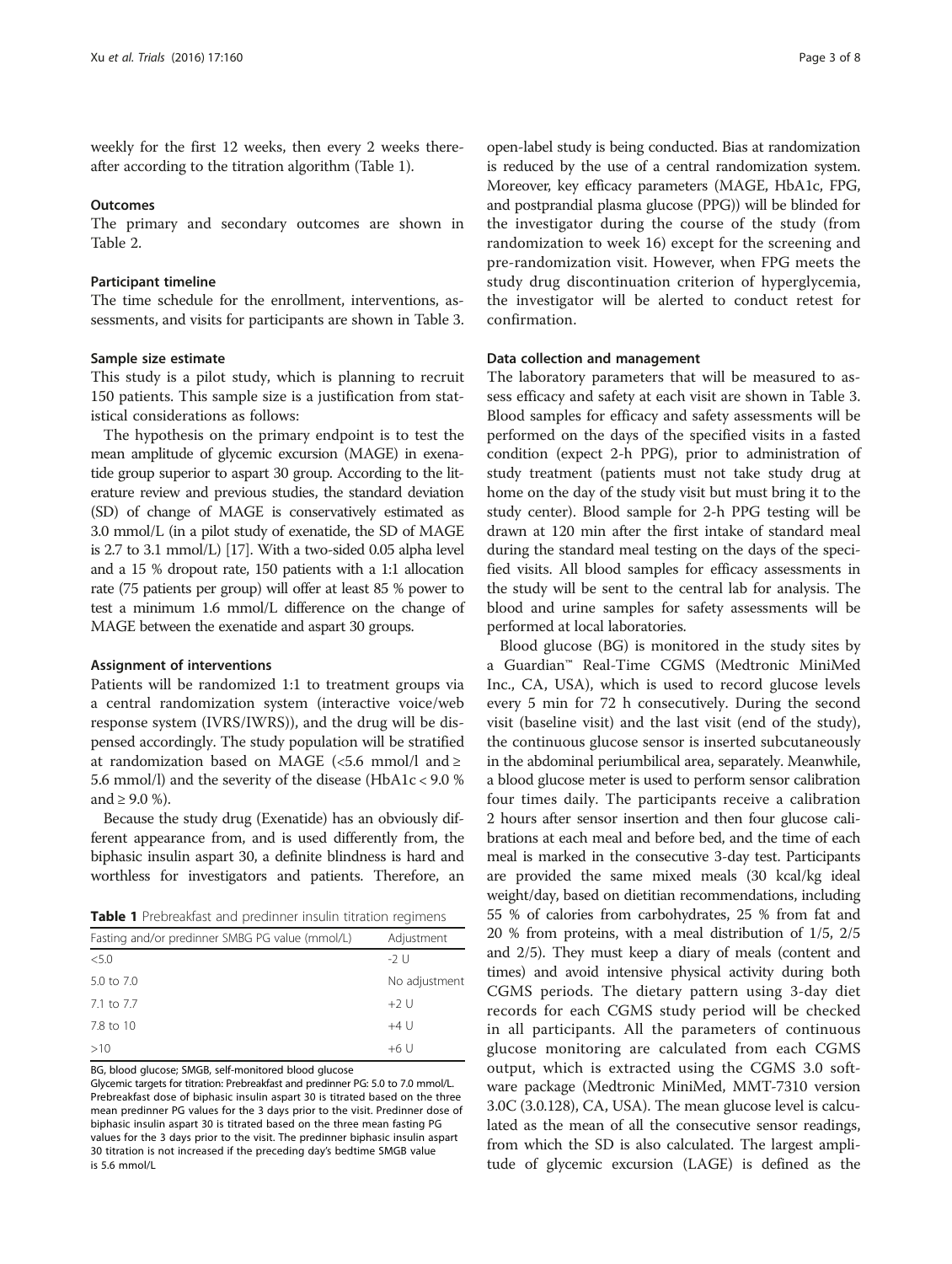### <span id="page-3-0"></span>Table 2 Primary and secondary outcomes

|                                                                                                                                                                        | Outcome measure:                                                |  |  |  |  |
|------------------------------------------------------------------------------------------------------------------------------------------------------------------------|-----------------------------------------------------------------|--|--|--|--|
| Primary outcome                                                                                                                                                        |                                                                 |  |  |  |  |
| To compare the effect of exenatide versus biphasic insulin aspart 30 on<br>glucose variability in T2DM patients inadequately controlled with<br>metformin monotherapy. | Absolute change of MAGE from baseline to Week 16                |  |  |  |  |
| Secondary outcome                                                                                                                                                      |                                                                 |  |  |  |  |
| To compare the effect of exenatide versus biphasic insulin aspart 30 on                                                                                                | HbA1c at baseline and Week 16                                   |  |  |  |  |
| inflammatory and oxidative stress markers, HbA1c, weight, risk of<br>hypoglycemia and cardiovascular risk markers.                                                     | Hours of hypoglycemia assessing by CGMS at baseline and Week 16 |  |  |  |  |
|                                                                                                                                                                        | SMBG at baseline and Week 16                                    |  |  |  |  |
|                                                                                                                                                                        | Blood pressure and lipids at baseline and Week 16               |  |  |  |  |
|                                                                                                                                                                        | Body weight, BMI and WC at baseline and Week 16                 |  |  |  |  |
|                                                                                                                                                                        | Inflammatory markers (MCP-1, hs-CRP) at baseline and Week 16    |  |  |  |  |
|                                                                                                                                                                        | Urinary albumin at baseline and Week 16                         |  |  |  |  |
| Safety outcome                                                                                                                                                         |                                                                 |  |  |  |  |
| To evaluate the safety and tolerability of exenatide in relation to biphasic                                                                                           | Adverse events/serious adverse events                           |  |  |  |  |
| insulin aspart 30.                                                                                                                                                     | Vital signs                                                     |  |  |  |  |
|                                                                                                                                                                        | Clinical hypoglycemia                                           |  |  |  |  |
|                                                                                                                                                                        | Collection of clinical chemistry/hematology parameters          |  |  |  |  |
|                                                                                                                                                                        | Electrocardiogram                                               |  |  |  |  |

T2DM, type 2 diabetes mellitus; MAGE, mean amplitude of glycemic excursion; CGMS, continuous glucose monitoring system; BMI, body mass index; WC, waist circumference; MCP-1, monocyte chemotactic protein-1; hs-CRP, high-sensitivity C-reactive protein

maximal sensor glucose level minus the minimal sensor glucose level during each day. The MAGE is used for assessing the intraday glucose variability. MAGE is calculated by measuring the arithmetic mean of the differences in consecutive peaks and nadirs, which are taken into consideration only if they exceed one standard of deviation from the mean [[18](#page-7-0)]. The mean of the daily differences (MODD), calculated as the average absolute difference of paired sensor glucose values during two successive 24-h periods, is used to assess the interday glucose variability.

Instant noodles are used as a standard meal, which includes 85 g of instant noodle equivalent to an energy intake of 500 kilocalories. The procedures for standard meal test are described in Table [4](#page-5-0). The fasting plasma glucose will be tested at visits 1 to 6. HbA1c, fasting C-peptide and 2-h PPG will be tested at visit 1, 2 and 6. The baseline is defined as the assessment at Visit 2. The samples are collected after fasting for 12 hours for fasting plasma glucose, fasting C-peptide and HbA1c. Then the participants will be given 85-gram instant noodles and asked to eat up in 8 minutes at visit 2 and visit 6. Two hours later, blood samples will be collected again for plasma glucose.

Physical examination, electrocardiogram, vital signs, and other safety assessments also will be performed using standard methods. Since the two study drugs (exenatide and biphasic insulin aspart 30) are two well-described safe antihyperglycemic medications, and our treatment period is only 16 weeks, some of the safety assessments, like

urinalysis, liver function, creatinine, and blood urea nitrogen, are tested only at the baseline and the 16-week safety assessment. Adverse events during all the study period will be collected.

#### Statistical methods

The primary analysis population will be based on the full analysis set (FAS) and will include all randomized patients, according to the intention-to-treat (ITT) basis. All supportive analyses will be based on per-protocol set (PPS) analysis set, and the safety endpoints will be analyzed on safety analysis set (SS). The research has no plans to implement interim analysis.

All data will be entered into SPSS 10.0 software (SPSS Inc., Chicago, IL). Analyses by actual therapy include only those patients who are continuing to take their allocated therapy. Data are presented as mean and SD, range, or percentage. Data will be examined for skewness, outliers, and systematic missing data. Transformations will be undertaken as needed. Univariate and multivariate tests for repeated measures (ANOVA) are used to evaluate differences within and between groups over time. Mann– Whitney  $U$  test is used to evaluate differences between groups, whereas Friedman's test (variance analysis) followed by Wilcoxon paired test is used to evaluate differences within groups.  $P < 0.05$  is considered significant.

All efficacy endpoints will be analyzed in FAS, using a covariance model. Point estimates and SD for the mean change within each treatment group will be estimated.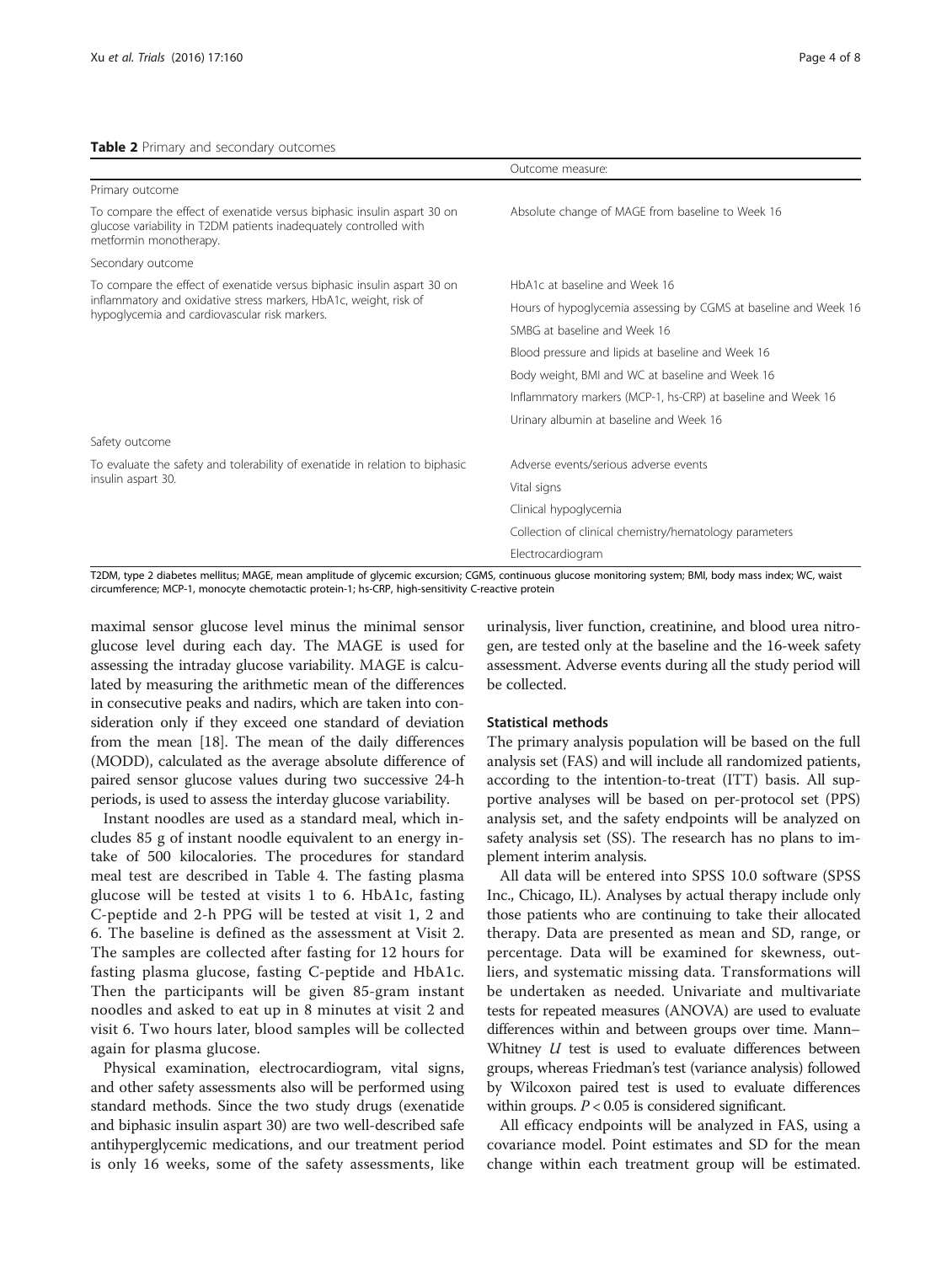<span id="page-4-0"></span>Table 3 Study plan detailing the procedures

| Study Period                                      | Screening | Treatment           |              |                |                |                |          |             |                |
|---------------------------------------------------|-----------|---------------------|--------------|----------------|----------------|----------------|----------|-------------|----------------|
| Visit                                             | V1        | V <sub>2</sub>      | V3           | V <sub>4</sub> | V <sub>5</sub> | V <sub>6</sub> | V7       | $\vee\!\!8$ | V <sup>9</sup> |
|                                                   |           | Randomization       |              |                |                |                |          |             |                |
| Week                                              | $-1$      | 0 (baseline)        | $\mathbf{1}$ | $\overline{2}$ | $\overline{4}$ | $\,8\,$        | 10       | 12          | 16             |
| Day                                               |           | $\mathsf{O}\xspace$ | ±2           | ±2             | $\pm 7$        | ±7             | ±2       | $\pm 7$     | $\pm 7$        |
| Telephone visit                                   |           |                     | $\times$     | X              |                |                | $\times$ |             |                |
| Screening/baseline                                |           |                     |              |                |                |                |          |             |                |
| Written informed consent                          | $\times$  |                     |              |                |                |                |          |             |                |
| Inclusion/exclusion criteria                      | $\times$  | $\times$            |              |                |                |                |          |             |                |
| Demographics                                      | $\times$  |                     |              |                |                |                |          |             |                |
| Physical examination                              | $\times$  | $\times$            |              |                | $\times$       | $\times$       |          | $\times$    | $\times$       |
| Medical/current conditions                        | X         | $\times$            | $\times$     | $\times$       | $\times$       | $\times$       | $\times$ | $\times$    | $\times$       |
| History of diabetes & complications               | $\times$  |                     |              |                |                |                |          |             |                |
| Lifestyle instruction                             | $\times$  | $\times$            | $\times$     | $\times$       | $\times$       | $\times$       | $\times$ | $\times$    | $\times$       |
| Treatment                                         |           |                     |              |                |                |                |          |             |                |
| Drug dispensing and accountability                |           | $\times$            |              |                | $\times$       | $\times$       |          | $\times$    |                |
| Concomitant medications                           | $\times$  | $\times$            | $\times$     | $\times$       | $\times$       | $\times$       | $\times$ | $\times$    | $\times$       |
| SMBG                                              |           |                     | $\times$     | $\times$       | ×              | $\times$       | $\times$ | $\times$    | $\times$       |
| Insulin titration                                 |           |                     | $\times$     | $\times$       | ×              | $\times$       | $\times$ | $\times$    |                |
| Safety assessments                                |           |                     |              |                |                |                |          |             |                |
| Pregnancy test (urine)                            | $\times$  |                     |              |                |                |                |          |             | $\times$       |
| Physical examination                              | $\times$  | $\times$            |              |                | $\times$       | $\times$       |          | $\times$    | $\times$       |
| Vital signs                                       | $\times$  | $\times$            |              |                | $\times$       | $\times$       |          | $\times$    | $\times$       |
| 12-lead ECG                                       | X         |                     |              |                |                |                |          |             | $\times$       |
| Hematology panel                                  | $\times$  |                     |              |                |                |                |          |             | $\times$       |
| Urinalysis                                        | $\times$  |                     |              |                |                |                |          |             | $\times$       |
| Liver function                                    | $\times$  |                     |              |                |                |                |          |             | $\times$       |
| Creatinine, BUN, uric acid                        | $\times$  |                     |              |                |                |                |          |             | $\times$       |
| Lipids                                            | $\times$  |                     |              |                | $\times$       |                |          |             | $\times$       |
| Adverse events                                    |           | $\times$            | $\times$     | $\times$       | $\times$       | $\times$       | $\times$ | $\times$    | $\times$       |
| Efficacy assessments                              |           |                     |              |                |                |                |          |             |                |
| HbA1c                                             | $\times$  |                     |              |                |                |                |          |             | $\times$       |
| Fasting plasma glucose                            | X         | X                   |              |                | X              | X              |          | ×           | ×              |
| Fasting insulin and C-peptide                     |           | $\times$            |              |                |                |                |          |             | $\times$       |
| CGMS                                              |           | $\times$            |              |                |                |                |          |             | $\times$       |
| Standard meal test:2 h PPG, insulin and C-peptide |           | $\times$            |              |                |                |                |          |             | $\times$       |
| BW, BMI and WC                                    | $\times$  | $\times$            |              |                | $\times$       | $\times$       |          | $\times$    | $\times$       |
| Other assessment                                  |           |                     |              |                |                |                |          |             |                |
| MCP-1, hs-CRP                                     |           | $\times$            |              |                |                |                |          |             | $\times$       |
| 8-Iso-PGF2a                                       |           | $\times$            |              |                |                |                |          |             | $\times$       |
| Urinary albumin                                   |           | $\times$            |              |                |                |                |          |             | $\times$       |

SMBG, self-monitoring of blood glucose; ECG, electrocardiogram; BUN, blood urea nitrogen; CGMS, continuous glucose monitoring system; PPG, postprandial plasma glucose; BW, body weight; BMI, body mass index; WC, waist circumference; MCP-1, monocyte chemotactic protein-1; hs-CPR, high-sensitivity C-reactive protein; 8-Iso-PGF2α, 8-Iso-prostaglandin F2α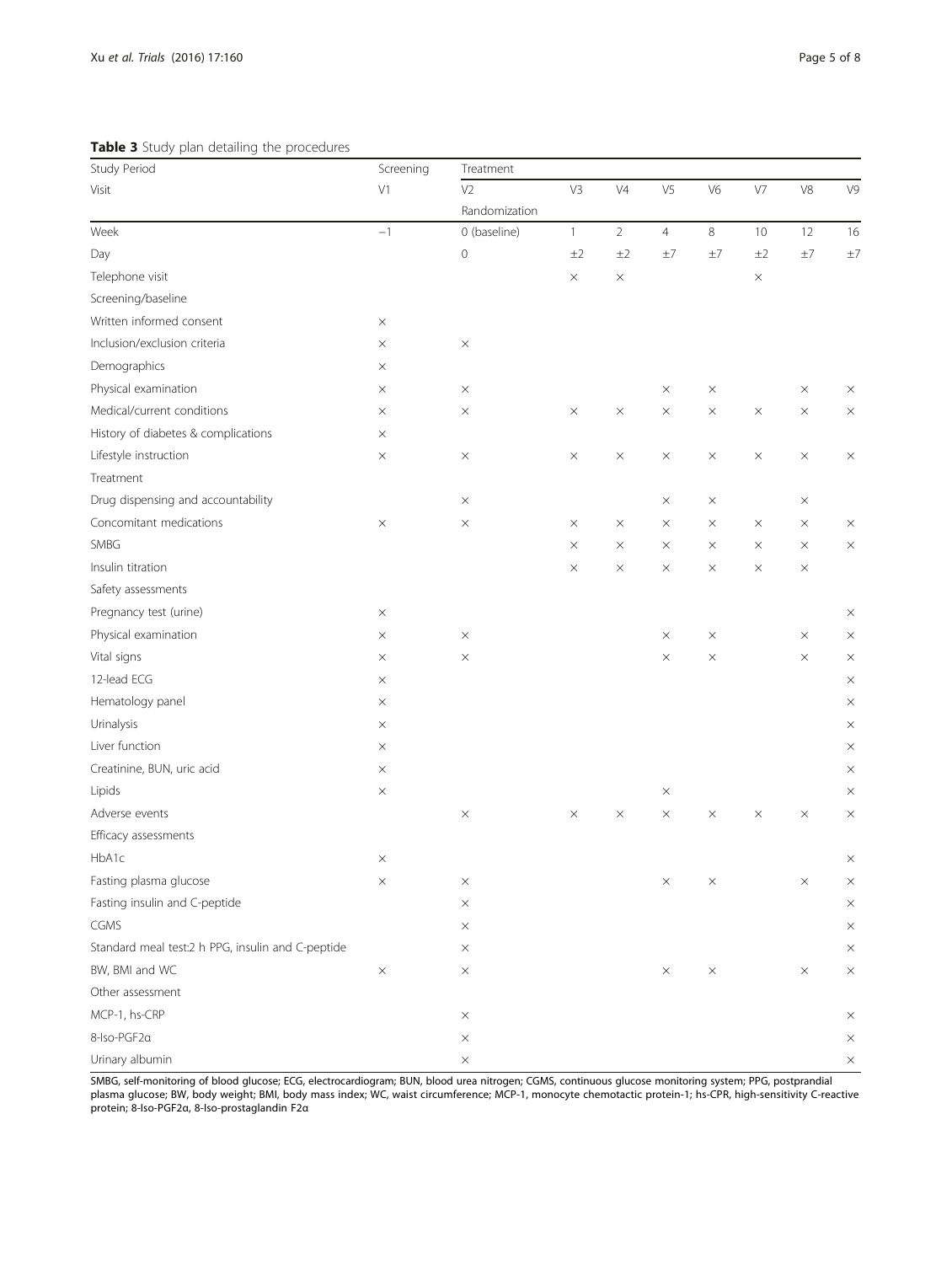<span id="page-5-0"></span>Table 4 Overview of standard meal test assessments

| Time            | Assessment                                                            |
|-----------------|-----------------------------------------------------------------------|
| $-15 + 5$ min   | Blood sampling for plasma glucose,<br>insulin, and C-peptide testing  |
| $-15 \pm 5$ min | Administer metformin and exenatide<br>(or biphasic insulin aspart 30) |
| $0 \text{ min}$ | Start of ingestion standard meal                                      |
| $+8 + 2$ min    | End of ingestion standard meal                                        |
| $+120 + 10$ min | Blood sampling for plasma glucose,<br>insulin, and C-peptide testing  |

All time points are relative to targeted first mouthful of the standard meal, at Time 0

Difference within and between groups over time will be analyzed using covariance test. A last observation carried forward (LOCF) analysis will be presented for each efficacy assessment as sensitivity analysis unless otherwise specified.

The safety endpoints will be analyzed on SS. Adverse events will be summarized. The incidence of adverse events will be summarized by body system organ class and preferred term. Analyses for safety and tolerability endpoints will be summarized using descriptive statistics for continuous variables or frequency counts and percentages for categorical variables.

#### Ethics and dissemination

The trial was approved by the Independent Ethics Committee, First Affiliated Hospital of Fourth Military Medical University (ID: KY20150319, KY20150505-1) and was registered (registration date: 11 May 2015) in the United States National Institutes of Health Clinical Trials Registry (ClinicalTrials.gov, identifier: NCT02449603). The study will be supervised by Excellence Future International Consulting Co., Ltd. The findings of this trial will be submitted to a peer-reviewed journal. Abstracts will be submitted to relevant national and international conferences.

Each subject will provide signed and dated informed consent before conducting any procedure specifically for the study. Participation in this study is strictly confidential. Any information that is published will not reveal the identity of the subjects.

#### **Discussion**

An unmet need exists for diabetes research with interest in glucose variability assessed by CGMS, as glucose variability is suggested to lead to the development of long-term complications [\[19](#page-7-0)] and MAGE assessed by CGMS is the "gold standard" to evaluate glucose variability.

In American Diabetes Association (ADA), European Association for the Study of Diabetes (EASD), and Chinese Diabetes Society (CDS) guidelines, both insulin and GLP-1 RA could be the initial option when oral therapies fail to provide adequate glycemic control, and nearly 70 % Chinese patients choose premixed insulin as the initial insulin therapy [\[4](#page-6-0)].

Previous studied have demonstrated that, compared with insulin aspart 30, exenatide showed a better effect on glycemic fluctuation assessed by seven-point SMBG with similar glycemic control and lower risk of hypoglycemic [[16, 20\]](#page-7-0). For example, in a 52-week, open-label, noninferiority trial, patients failing to reach treatment goals with metformin and sulphonylurea were randomized to exenatide (n = 253; 5 μg twice daily (BID) 4 weeks, 10 μg thereafter) or premixed insulin (n = 248; BID doses titrated for optimal glucose control). The results demonstrated that exenatide BID has a similar glycemic effect to insulin aspart 30 assessed with HbA1c in T2DM patients. More importantly, the results demonstrated that exenatide-treated patients had significantly greater reductions in postprandial glucose excursions (the difference between preprandial and postprandial plasma glucose levels) following the morning ( $P < 0.001$ ), midday ( $P < 0.002$ ), and evening meals  $(P<0.001)$  than patients treated with premixed insulin assessed with seven-point SMBG [[16](#page-7-0)]. However, in these studies, MAGE was not the primary endpoint, or CGMS was not used.

The statistically significant and clinically relevant reduction on glucose variability with exenatide was associated with the profile of safety and tolerability superior to biphasic insulin aspart 30. Data establishing the clinical efficacy of exenatide are based on two core Phase 3 studies: one glimepiride-controlled pilot study with glycemic variability assessed by CGMS, which only included 12 patients [[17](#page-7-0)], and one biphasic insulin aspart 30-controlled study, where glycemic excursion was assessed by SMBG [[16](#page-7-0)]. The key results of these studies were that treatment with exenatide resulted in consistent, clinically meaningful, and statistically significant greater reductions in glucose excursions, in addition to being associated with non-inferior glycemic control relative to the active comparator.

This is the first randomized controlled trial using CGMS to evaluate glycemic fluctuation between twicedaily exenatide and insulin aspart 30, which will provide beneficial evidence to exenatide usage in patients with T2DM.

### Trial status

This trial is currently ongoing and actively recruiting patients. The first participant was enrolled on 10 December 2015.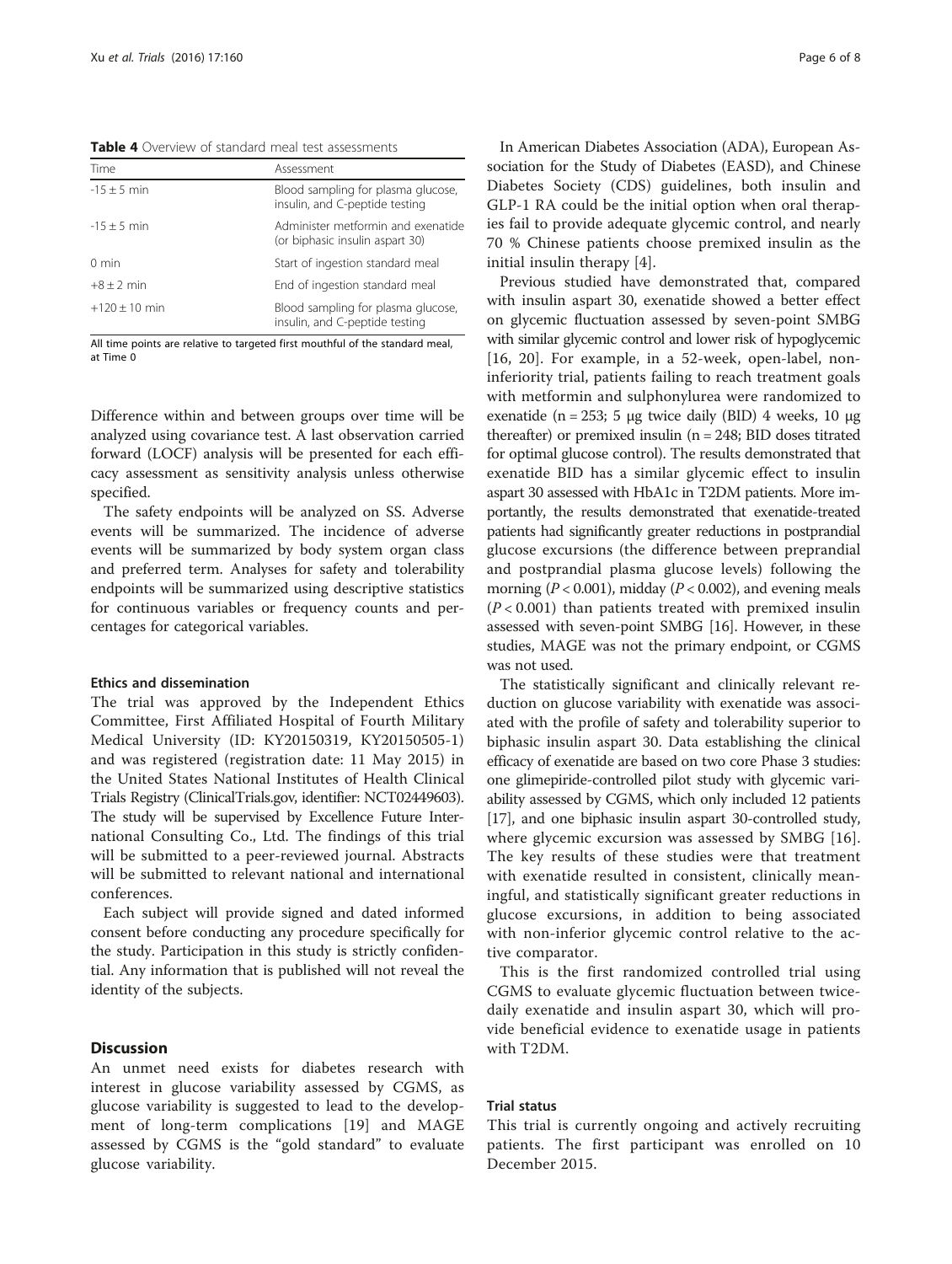## <span id="page-6-0"></span>Appendix 1 Exclusion criteria

- 1. Women who are pregnant, intending to become pregnant during the study period, currently lactating females, or women of child-bearing potential not using highly effective, medically approved birth control methods.
- 2. Diagnosis or history of a) type 1 diabetes mellitus, diabetes resulting from pancreatic injury, or secondary forms of diabetes, for example, acromegaly or Cushing's syndrome. b. Acute metabolic diabetic complications such as ketoacidosis or hyperosmolar coma within the past 6 months.
- 3. Previous treatment with any dipeptide peptidase-4 (DPP4) inhibitor or GLP-1 receptor agonists within the past year.
- 4. History of hypersensitivity reaction (for example, anaphylaxis, angioedema, or exfoliative skin conditions) to dipeptide peptidase-4 inhibitor (DPP4) or acarbose.
- 5. Treatment with any antidiabetic medication for more than 7 consecutive days other than metformin in the 3 months prior to screening.
- 6. Treatment with systemic glucocorticoids (oral or intravenous) for more than 7 consecutive days within the past 6 months.
- 7. Triglycerides (fasting) > 4.5 mmol/L (>400 mg/dL) at screening or within 4 weeks prior to screening (by local laboratory).
- 8. Patients with clinically apparent liver disease characterized by either of the following: a) ALT or AST > 3x upper limit of normal (ULN) confirmed on two consecutive measurements (by local laboratory) within 4 weeks prior to screening period; b) impaired excretory (for example, hyperbilirubinemia) and/ or synthetic function, or other conditions of decompensated liver disease such as coagulopathy, hepatic encephalopathy, hypoalbuminemia, ascites and bleeding from esophageal varices; or c) acute viral or active autoimmune, alcoholic, or other types of hepatitis.
- 9. Patients with moderate/severe renal impairment or end-stage renal disease (estimated glomerular filtration rate  $\leq 60$  mL/min calculated by using the abbreviated equation developed by the Modification of Diet in Renal Disease (MDRD) study with modification for the Chinese population) at screening or within 4 weeks prior to screening (by local laboratory).
- 10. Congestive heart failure defined as New York Heart Association (NYHA) class III or IV.
- 11. Significant cardiovascular history within the 3 months prior to screening, defined as myocardial infarction, coronary angioplasty or bypass graft(s),

valvular disease or repair, unstable angina pectoris, transient ischemic attack, or cerebrovascular accident.

- 12. History of chronic pancreatitis or idiopathic acute pancreatitis.
- 13. History of gastrointestinal disease, including gastroenterostomy, enterectomy, Roemheld Syndrome, severe hernia, intestinal obstruction, or intestinal ulcer.
- 14. History of genetic galactose intolerance, Lapp lactase deficiency, and glucose-galactose malabsorption.
- 15. History of medullary thyroid carcinoma.
- 16. Diagnosed and/or treated malignancy (except for basal cell skin cancer, in situ carcinoma of the cervix, or in situ prostate cancer) within the past 5 years.
- 17. History of organ transplant or acquired immunodeficiency syndrome (AIDS).
- 18. History of alcohol abuse or illegal drug abuse within the past 12 months.
- 19. Potentially unreliable patients and those judged by the Investigator to be unsuitable for the study.

#### Abbreviations

ADA: American Diabetes Association; BG: blood glucose; BID: twice daily; BMI: body mass index; BUN: blood urea nitrogen; BW: body weight; CDS: Chinese Diabetes Society; CGMS: continuous glucose monitoring system; EASD: European Association for the Study of Diabetes; ECG: electrocardiogram; FAS: full analysis set; FPG: fasting plasma glucose; GLP-1RA: glucagon-like peptide-1 receptor agonist; hs-CPR: high-sensitivity C-reactive protein; IVRS/IWRS: interactive voice/web response system; LAGE: largest amplitude of glycemic excursion; LOCF: last observation carried forward; MAGE: mean amplitude of glycemic excursion; MCP-1: monocyte chemotactic protein-1; MODD: mean of the daily differences; PPG: postprandial plasma glucose; PPS: per-protocol set; SD: standard deviation; SMBG: selfmonitored blood glucose; SS: safety analysis set; T2DM: type 2 diabetes mellitus; WC: waist circumference; 8-Iso-PGF2α: 8-Iso-prostaglandin F2α.

#### Competing interests

The authors declare that they have no conflicts of interest.

#### Authors' contributions

All authors meet the ICMJE criteria for authorship. All authors were involved in the study conception and design, which was mainly by Q.J. and S.X. In addition, X.L. and J.M. are involved in the data collection and monitoring of the study. All authors provided final approval to submit the manuscript.

#### Acknowledgement

We thank Dr. Ying Zhang, Medical Affairs, AstraZeneca China, for the assistance of the study design and protocols drafting. This study is being funded by AstraZeneca (Study Code: ESR-14-10319).

#### Received: 6 November 2015 Accepted: 26 February 2016 Published online: 24 March 2016

#### References

- 1. Yang W, Lu J, Weng J, Jia W, Ji L, Xiao J, et al. Prevalence of diabetes among men and women in China. N Engl J Med. 2010;362:1090–101.
- 2. Xu Y, Wang L, He J, Bi Y, Li M, Wang L, et al. Prevalence and control of diabetes in Chinese adults. JAMA. 2013;310:948–59.
- 3. American Diabetes Association. Standards of medical care in diabetes–2014. Diabetes Care. 2014;37 Suppl 1:S14–80.
- 4. Linong J, Bo Feng SQ. The safety and efficacy of initiating insulin therapy in Chinese patients with type 2 diabetes mellitus inadequately controlled with previous oral antidiabetic drugs. Chin J of Diabetes. 2011;19:746–51.